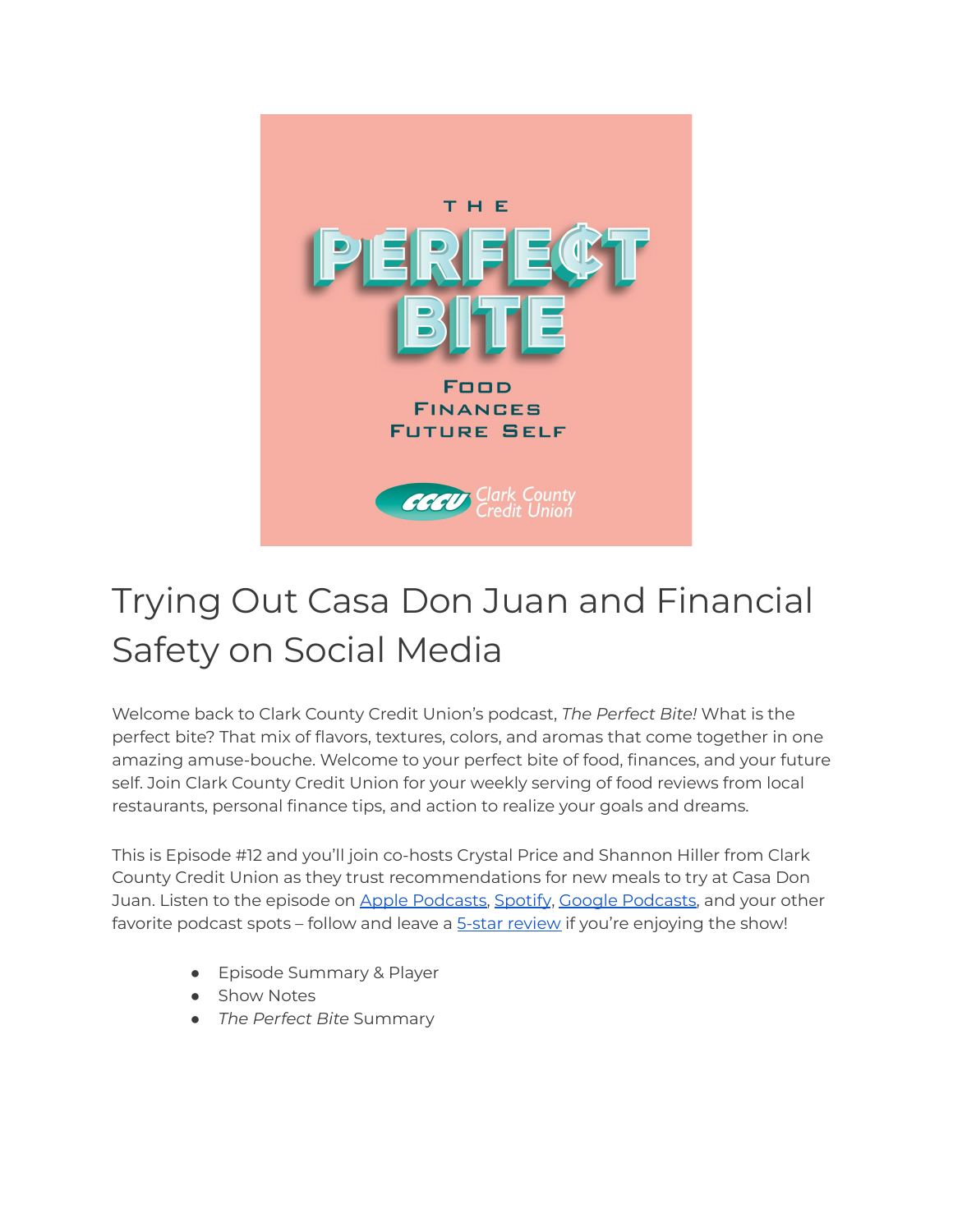## *The Perfect Bite* **Episode #12: Trying Out Casa Don Juan and Financial Safety on Social Media**

In this twelfth bite, join co-hosts Crystal Price and Shannon Hiller from Clark County Credit Union as they trust recommendations for new meals to try at Casa Don Juan, discuss what financial information is okay to share online, and share cybersecurity tips to keep your privacy safe on social media. Hear the difference between flautas and taquitos, how Millennials and Gen X compare in terms of sharing financial info on social media, and why you should think twice before answering fun questions online. This episode covers everything from tasty Mexican food to online privacy. Here's a small sample of what you will hear in this episode:

- How was Casa Don Juan?
- Has Shannon had flautas before?
- Does mole sauce have chocolate in it?
- What financial information would you share on social media for \$100?
- Would it be helpful to share your salary on social media?
- Is Crystal more open to sharing financial info with friends and family?
- How do generations differ in sharing financial info online?
- Why should you take a fresh look at your friends list?

#### Learn more at [CCCULV.org.](https://www.ccculv.org/)

Check out the episode and show notes below for much more detail.

#### **Show Notes**

- **Trying Out Casa Don Juan and Financial Safety on Social Media**
	- [0:13] Welcome to *[The Perfect Bite](https://www.ccculv.org/)*
	- o [0:27] Learn more at [CCCULV.org](https://www.ccculv.org/)
	- [0:45] [Crystal Price,](https://www.ccculv.org/Our-Mission.aspx) [Shannon Hiller](https://www.ccculv.org/Our-Mission.aspx)
	- **○ Food: Casa Don Juan**
	- [1:34] [Casa Don Juan](https://www.casadonjuanlv.com/)
	- [1:52] Has Shannon had flautas before?
	- [2:41] Does [mole sauce](https://en.wikipedia.org/wiki/Mole_(sauce)) have chocolate in it?